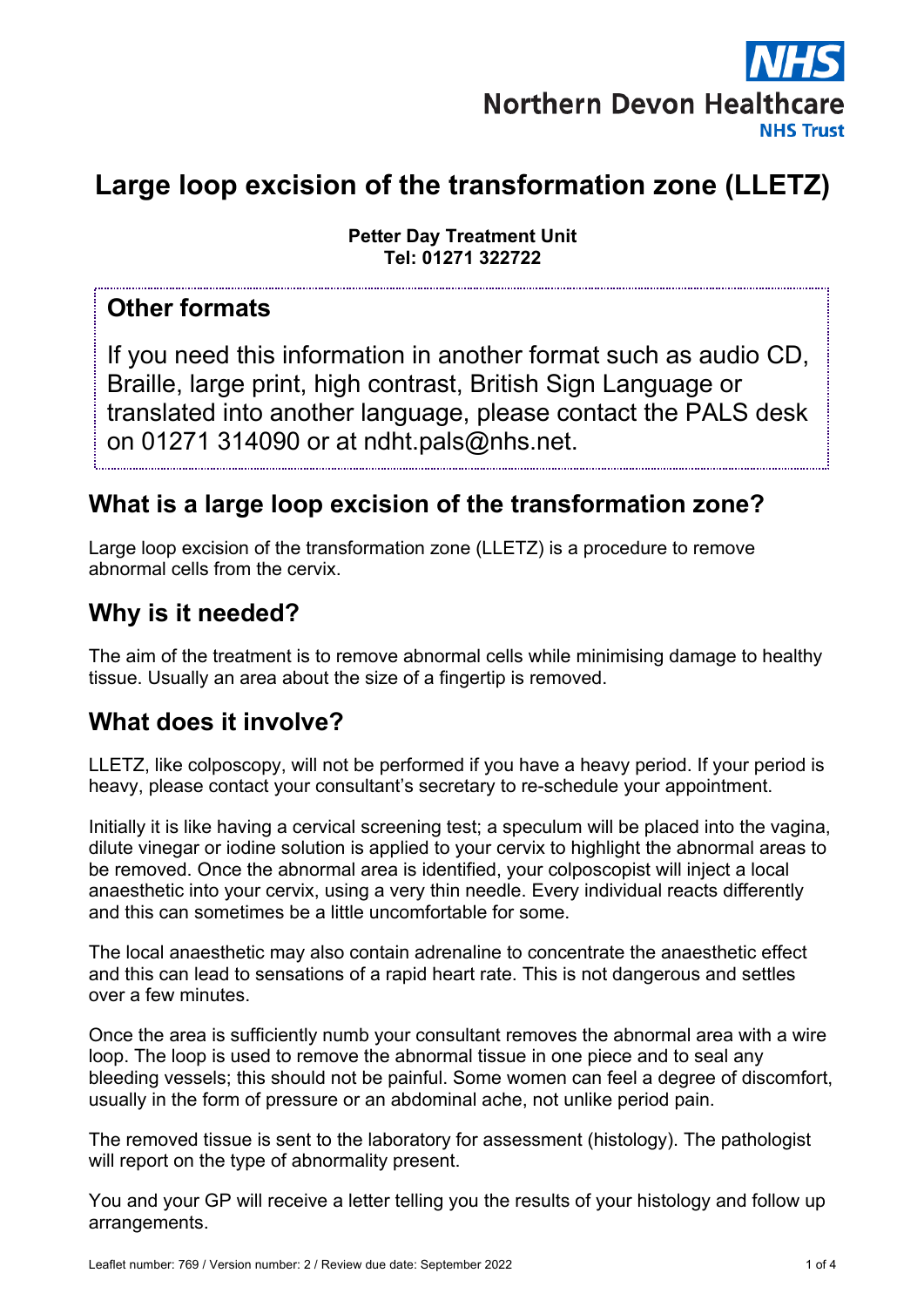

## **How will I feel afterwards?**

Everyone is different; the cervix should heal completely within four to six weeks. Some bleeding can be experienced immediately after the operation and a vaginal discharge is usual for some weeks following the treatment. This is normal and part of the healing process, and will stop or return to your 'normal' discharge as soon as the cervix is healed.

Your first period following this procedure could be heavier than usual, but this is quite normal.

However, if it persists, becomes heavier, has an offensive smell or 'fresh' bleeding occurs with or without clots, you should see your GP. He/she can check for any signs of infection and how the healing is progressing. Occasionally antibiotics are required to assist the healing process. Rarely, re-admission to hospital may be needed.

## **What happens after the procedure?**

- It is useful to have some pain relief at home (such as you would take for period pains)
- Avoid using tampons until discharge settles
- Abstain from vaginal intercourse until discharge settles.
- Avoid swimming for two weeks following treatment
- You may drive following loop excision or local treatment unless advised otherwise by the examining colposcopist
- You may consume alcohol in moderation after treatment
- Other activities, including light exercise may continue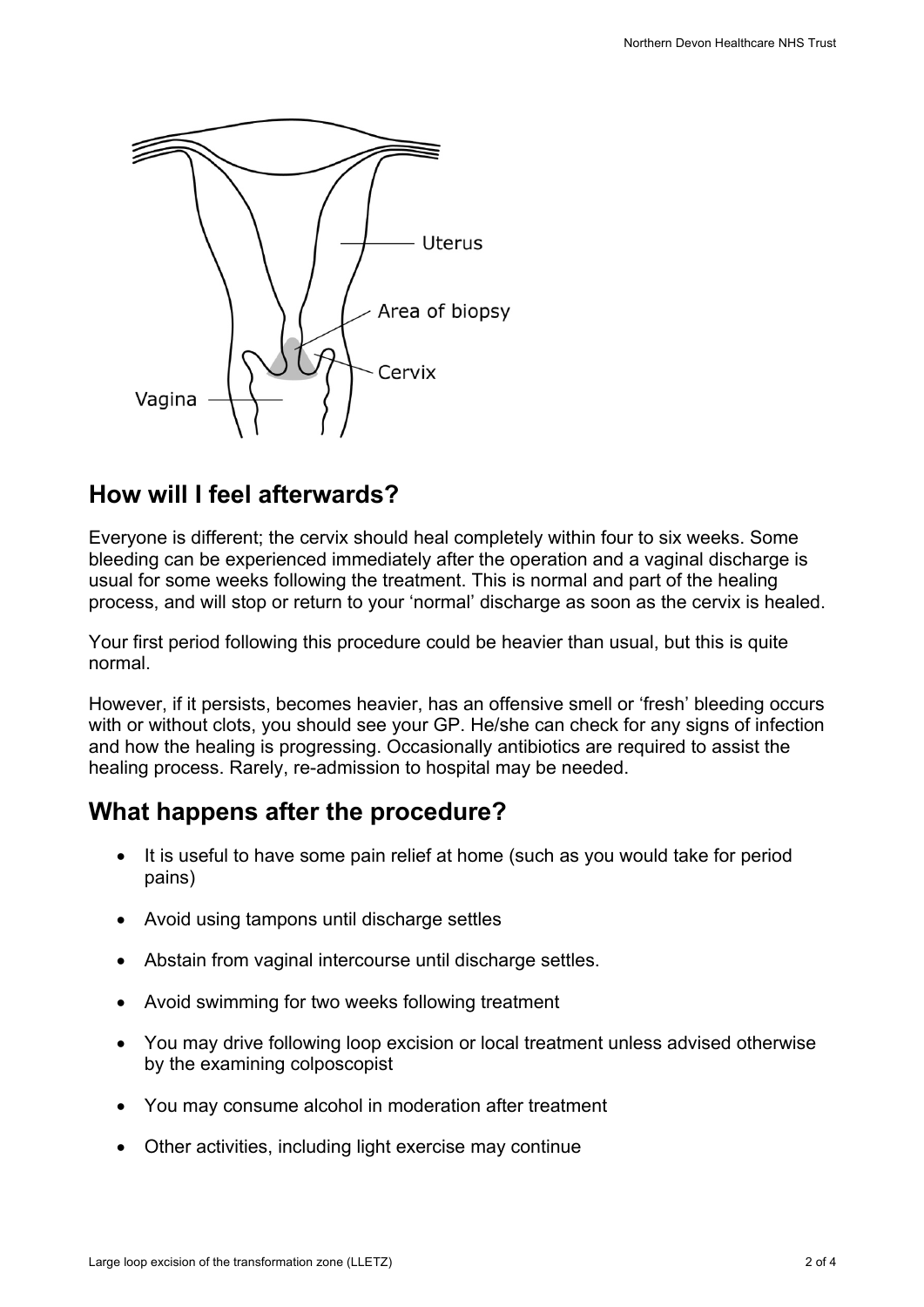- Although there are no known health grounds for avoiding travel following treatment, overseas medical attention for complications arising from the treatment may not be covered by insurance.
- There may be a temporary change to menstrual pattern following loop excision
- Single LLETZ procedure/cone biopsy and loop excision measuring less than 10mm in length/depth is not associated with any increase in the incidence of pre-term labour and pre-term pre-labour rupture of membrane
- Single Lletz procedure/cone biopsy and loop excision is not associated with any increased risk of infertility but may increase the risk of mid-trimester miscarriage.

#### **What are the risks?**

- Occasionally heavy bleeding from the biopsy/cautery site may require further treatment
- Failure to remove all the abnormal cells, which may require further treatment (if the procedure was performed for an abnormal smear). The majority of women who have a biopsy to remove pre-cancerous cells from the cervix will not require any further treatment.
- There may be a small risk that the treatment may cause some scar tissue or change in the function of the neck of the womb, which could lead to problems with future pregnancies. With any future pregnancies we would advise that you inform your midwife, at your first booking appointment, that you have had a LLETZ procedure.

#### **Aftercare**

You will receive a letter from the clinic once your LLETZ biopsy has been examined in the laboratory advising you of further management.

Most patients will be informed to attend their GP surgery for a smear and HPV Virus Test 6 months after treatment.

Occasionally follow up at the Colposcopy Clinic may be advised.

Following your treatment and follow up test(s), it is important that you attend for your regular smear tests. This is vital to ensure that your cervix remains healthy.

## **Alternative Treatments**

Nationally this is the recommended form of treatment and at present is the only treatment available in this hospital for removing pre-cancerous changes of the cervix.

## **Further information**

If you have any further questions or worries about your treatment you can contact:

Petter Day Treatment Unit 01271 322722